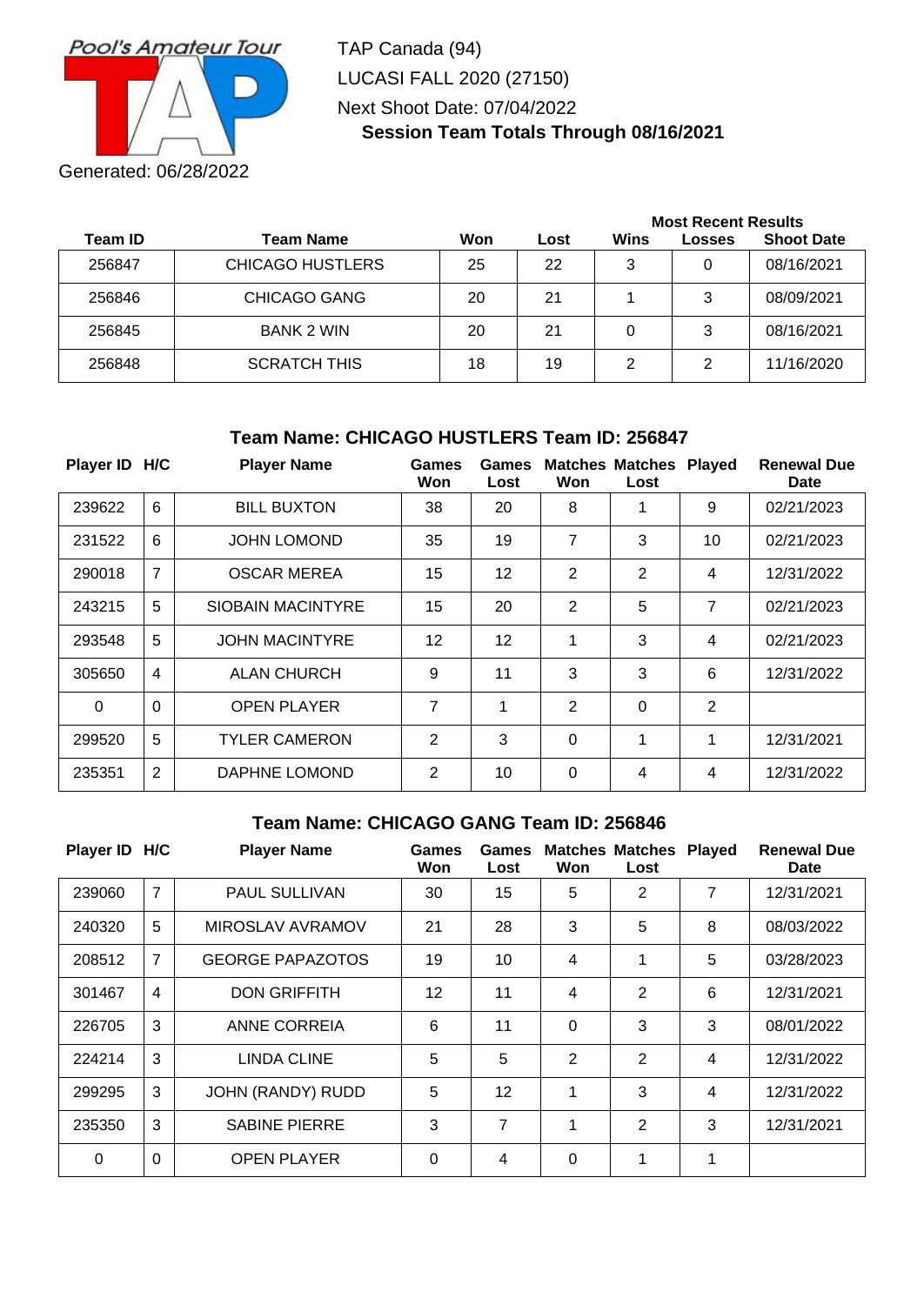| Player ID H/C |                | <b>Player Name</b>     | Games<br>Won | Games<br>Lost | Won | <b>Matches Matches</b><br>Lost | <b>Played</b> | <b>Renewal Due</b><br><b>Date</b> |
|---------------|----------------|------------------------|--------------|---------------|-----|--------------------------------|---------------|-----------------------------------|
| 36264         | $\overline{7}$ | <b>NEIL MILLS</b>      | 23           | 13            | 4   | 1                              | 5             | 12/31/2021                        |
| 225999        | 5              | <b>KEVIN GURTON</b>    | 17           | 19            | 3   | 2                              | 5             | 02/21/2023                        |
| 254612        | 4              | <b>MARTY STUEHLER</b>  | 14           | 19            | 4   | 3                              | 7             | 12/31/2022                        |
| 299294        | 4              | <b>KERRY BOYD</b>      | 12           | 14            | 3   | 3                              | 6             | 12/31/2022                        |
| 228309        | 3              | <b>DARNELL GREGG</b>   | 8            | 16            | 2   | 3                              | 5             | 12/31/2022                        |
| 297070        | 4              | <b>DAVE LAFRENIER</b>  | 7            | 21            | 0   | 5                              | 5             | 12/31/2021                        |
| 295185        | 4              | <b>SARAH UBDEGROVE</b> | 5            | 4             | 2   | 1                              | 3             | 12/31/2022                        |
| 295509        | 3              | <b>PAUL ROSE</b>       | 5            | 9             | 2   | 3                              | 5             | 12/31/2022                        |

## **Team Name: BANK 2 WIN Team ID: 256845**

#### **Team Name: SCRATCH THIS Team ID: 256848**

| Player ID H/C |   | <b>Player Name</b>      | Games<br>Won | Games<br>Lost | Won | <b>Matches Matches</b><br>Lost | <b>Played</b> | <b>Renewal Due</b><br>Date |
|---------------|---|-------------------------|--------------|---------------|-----|--------------------------------|---------------|----------------------------|
| 290022        | 6 | <b>LABEEB HOSSAIN</b>   | 16           | 10            | 4   |                                | 5             | 09/20/2022                 |
| 292030        | 5 | <b>CODY HANLEY</b>      | 14           | 8             | 3   | 2                              | 5             | 11/09/2021                 |
| 240434        | 5 | <b>JAYDE MALEK</b>      | 13           | 15            | 3   | 3                              | 6             | 04/18/2021                 |
| 237309        | 5 | <b>JAMES KNIGHT</b>     | 11           | 5             | 3   | 1                              | 4             | 12/05/2020                 |
| 20387         | 6 | <b>TOM MITCHELL</b>     | 10           | 9             | 1   | 2                              | 3             | 04/26/2021                 |
| 299296        | 6 | <b>MACKENZIE HANLEY</b> | 10           | 12            | 0   | 3                              | 3             | 10/05/2021                 |
| 30274         | 6 | <b>JD BOTSFORD</b>      | 9            | 14            | 1   | $\overline{2}$                 | 3             | 08/03/2020                 |
| 304171        | 3 | <b>RAY BILLEDEAU</b>    | 7            | 18            | 3   | 5                              | 8             | 05/05/2021                 |

### **Most Valuable Players**

\* Players in the MVP section must have played a minimum of 8 matches in the current session to be listed in their respective handicap group.

\* The H Factor is the sum of the handicaps of the opponents that a player has beat.

\* MVP program formula: H Factor + Match Win %= MVP#

## **6-7 Handicap MVPs**

| <b>Player ID</b> | <b>Player Name</b> | H/C | Game<br>Winning<br>Pct. | Matches<br>Won | <b>Matches H Factor</b><br><b>Plaved</b> |    | Match<br><b>Winning</b><br>Pct. | MVP#   |
|------------------|--------------------|-----|-------------------------|----------------|------------------------------------------|----|---------------------------------|--------|
| 239622           | <b>BILL BUXTON</b> | 6   | 65.52%                  | 8              | 9                                        | 44 | 88.89%                          | 132.88 |
| 231522           | <b>JOHN LOMOND</b> | 6   | 64.81%                  |                | 10                                       | 32 | 70.00%                          | 102.00 |

### **4-5 Handicap MVPs**

| <b>Player ID</b> | <b>Player Name</b> | H/C | Game<br>Winning<br>Pct. | <b>Matches Matches H Factor</b><br>Won | <b>Plaved</b> |    | <b>Match</b><br>Winning<br>Pct. | MVP#  |
|------------------|--------------------|-----|-------------------------|----------------------------------------|---------------|----|---------------------------------|-------|
| 240320           | MIROSLAV AVRAMOV   | b   | 42.86%                  |                                        |               | 14 | 37.50%                          | 51.50 |